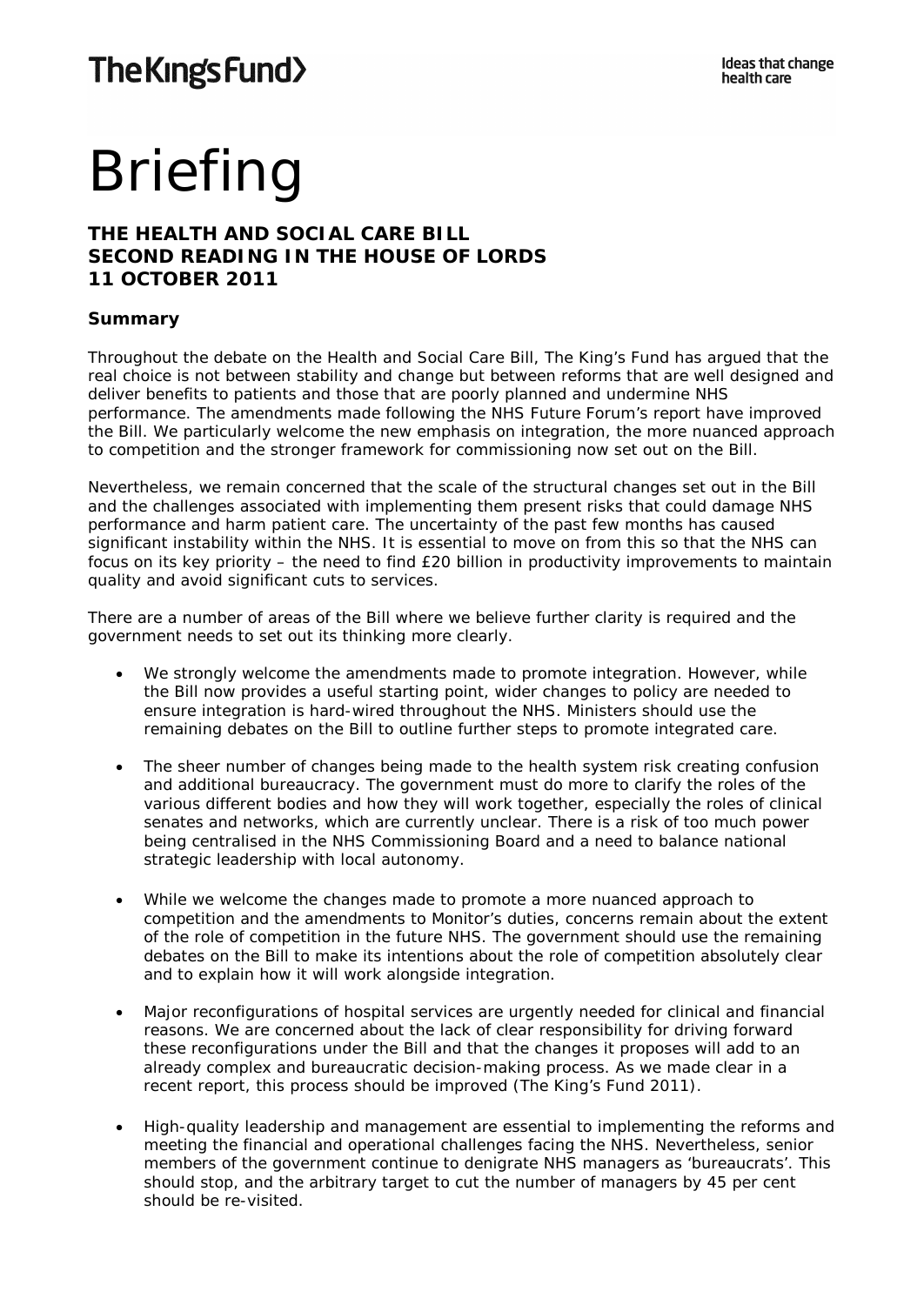- The reforms to service providers will be challenging to deliver in a difficult financial context. The revised failure regime for providers now set out in the Bill must strike a balance between maintaining access to essential services and avoiding subsidising inefficient or poor-quality providers – it is not yet clear whether the proposals achieve this, and further clarity is needed on a number of issues.
- The recent public health command paper failed to provide much needed clarity on a number of issues. This adds to the uncertainty created by the wider structural changes in the NHS and risks disconnecting public health from the NHS reforms. We welcome the announcement that the NHS Future Forum will undertake work on public health – the government must move quickly to clarify funding and other arrangements so that local authorities and health bodies can plan their work.

The rest of this briefing outlines the main provisions in the Bill and our views in more detail.

# **Market-based reforms**

The Bill goes further than previous reforms in applying market-based principles to the provision of health care. The aim is to increase diversity of supply, promote competition and increase choice for patients. This will be achieved by establishing Monitor as an economic regulator, extending choice of provider to a wider range of services and allowing providers from all sectors to compete on an equal footing.

#### *The economic regulator*

The Bill gives Monitor, currently the licensing authority for foundation trusts, wide-ranging powers to impose licence conditions to prevent anti-competitive behaviour, apply sanctions to enforce competition law and refer malfunctioning markets to the Competition Commission. The Bill was amended in the House of Commons to remove its proposed duty to promote competition and replace this with a primary duty to protect and promote patients' interests. It is also now under a duty to promote integration. As well as acting as a competition authority for the health sector, Monitor will be responsible for setting prices for NHS-funded services and ensuring continuity of essential services in the event of provider failure.

- The establishment of a sector-specific regulator for health care will provide the most effective safeguard against inappropriate application of competition law, so we agree that Monitor should assume responsibility for overseeing competition in the NHS.
- We welcome the changes to Monitor's main duties it must strike the right balance between tackling anti-competitive behaviour and promoting integration.
- In light of the problems experienced by Southern Cross, there is a case for extending Monitor's role to include prudential oversight of the financial viability of health and social care providers with a significant market share of publicly funded services.

#### *Choice*

Choice of provider will be extended beyond elective surgery to other areas of care under the 'any qualified provider' policy. Ministers recently announced that the policy will be initially implemented in eight types of mental health and community services from April 2012. Following the NHS Future Forum's report, a 'choice mandate' will now be included in the Secretary of State's mandate to the NHS Commissioning Board, and the duties on commissioners have been amended to better reflect the principle of 'no decision about me without me'. Ministers have promised an 'information revolution' to accompany the extension of choice, although the publication of the government's information strategy has been delayed.

- Under the current arrangements for choice at the point of referral, PCTs often limit the range of providers and GPs do not routinely offer choice to their patients, so it will be important to monitor how any qualified provider is implemented.
- As our recent report on shared decision-making argued, 'no decision about me without me' must mean going beyond offering choice of provider to actively involving patients in decisions about their treatment – this needs to be systematically embedded in clinical practice (Coulter and Collins 2011).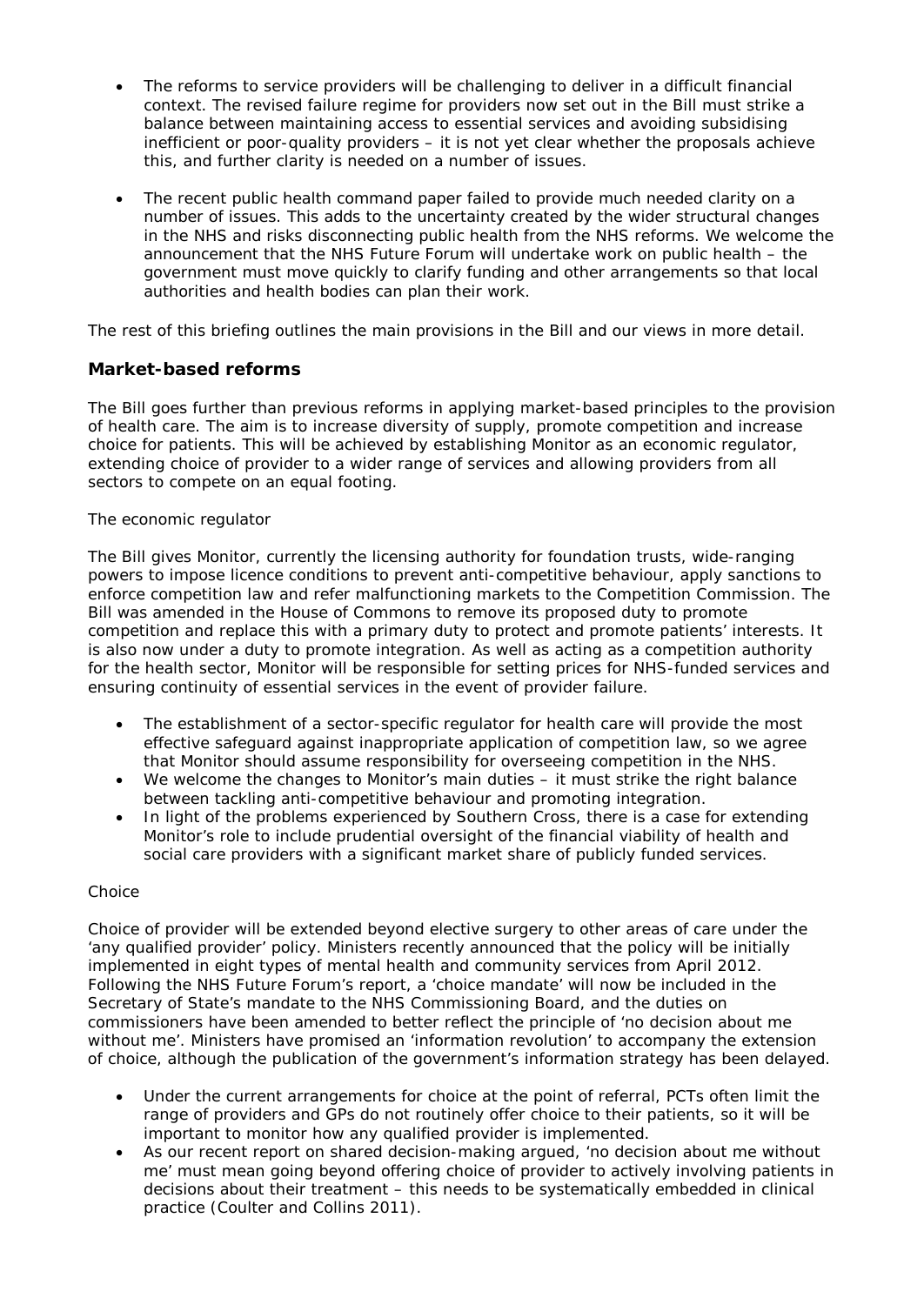• To support choice, information must be relevant, accessible and presented in a way that patients can understand – the government's information strategy should set out how this will be achieved, alongside meeting the data requirements of providers, commissioners and regulators.

## *Competition*

Competition can bring benefits to patients – research suggests it can work well in areas of care such as elective surgery where services are easily defined and outcomes can be clearly measured. However, in more complex areas of care, evidence suggests that the emphasis should be on collaboration and integration. Following the recommendations made by the NHS Future Forum, the Bill now adopts a more nuanced approach to competition than originally proposed, and competition on price has been ruled out. The Secretary of State recently assured the Health Select Committee that 'it is absolutely clear that integration around the needs of the patient will trump other issues, including the application of competition'.

- While we welcome the amendments made to promote a more nuanced approach to competition, concerns remain about the extent of competition in the future NHS – the government should use the debates on the Bill to make its intentions about the role of competition absolutely clear and explain how it will work alongside integration.
- We welcome the move to rule out competition on price evidence suggests that price competition reduces quality and increases transaction costs.
- Although the new arrangements could provide opportunities for social enterprises and the voluntary sector, our work suggests they may struggle to compete in the new environment – this risks reducing diversity of supply.

# **Commissioning**

The Bill significantly reforms the arrangements for commissioning health services. It builds on previous initiatives – GP fundholding in the 1990s and practice-based commissioning in the last decade – which enabled groups of GPs to take responsibility for commissioning some services on a voluntary basis. However, it goes much further by making membership of clinical commissioning groups compulsory and giving them full budgetary responsibility for commissioning the majority of services. A number of changes were made to this part of the Bill following the NHS Future Forum's report – the framework it now sets out is much more prescriptive than originally proposed.

#### *Clinical commissioning*

Following the recommendations made by the NHS Future Forum, clinical commissioning groups will be required to obtain a wider range of clinical advice and consult a number of bodies in developing their commissioning plans. Existing clinical networks (groups of experts working in specialist areas such as cancer) will be strengthened and new clinical senates established to bring together a wide range of health and social care professionals, although little detail has been published about their role. Clinical commissioning groups will also now be required to include a nurse and a hospital specialist on their governing body. The Bill makes it clear that they will be responsible for commissioning services for unregistered people in their area, not just for registered patients, although there is no duty to promote population-wide health.

- Although we welcome the emphasis on wider clinical involvement in commissioning, the number of bodies that local commissioners will need to consult and take advice from risks creating confusion and additional bureaucracy.
- The role of clinical senates is unclear the government should move quickly to clarify this.
- We welcome clarification that commissioners will be responsible for unregistered patients but remain concerned that the absence of a clear duty to promote populationwide health could result in GPs giving insufficient priority to public health.

#### *Governance and authorisation*

Following the recommendations made by the NHS Future Forum, clinical commissioning groups will now be required to have governing bodies, which must include two lay members (one to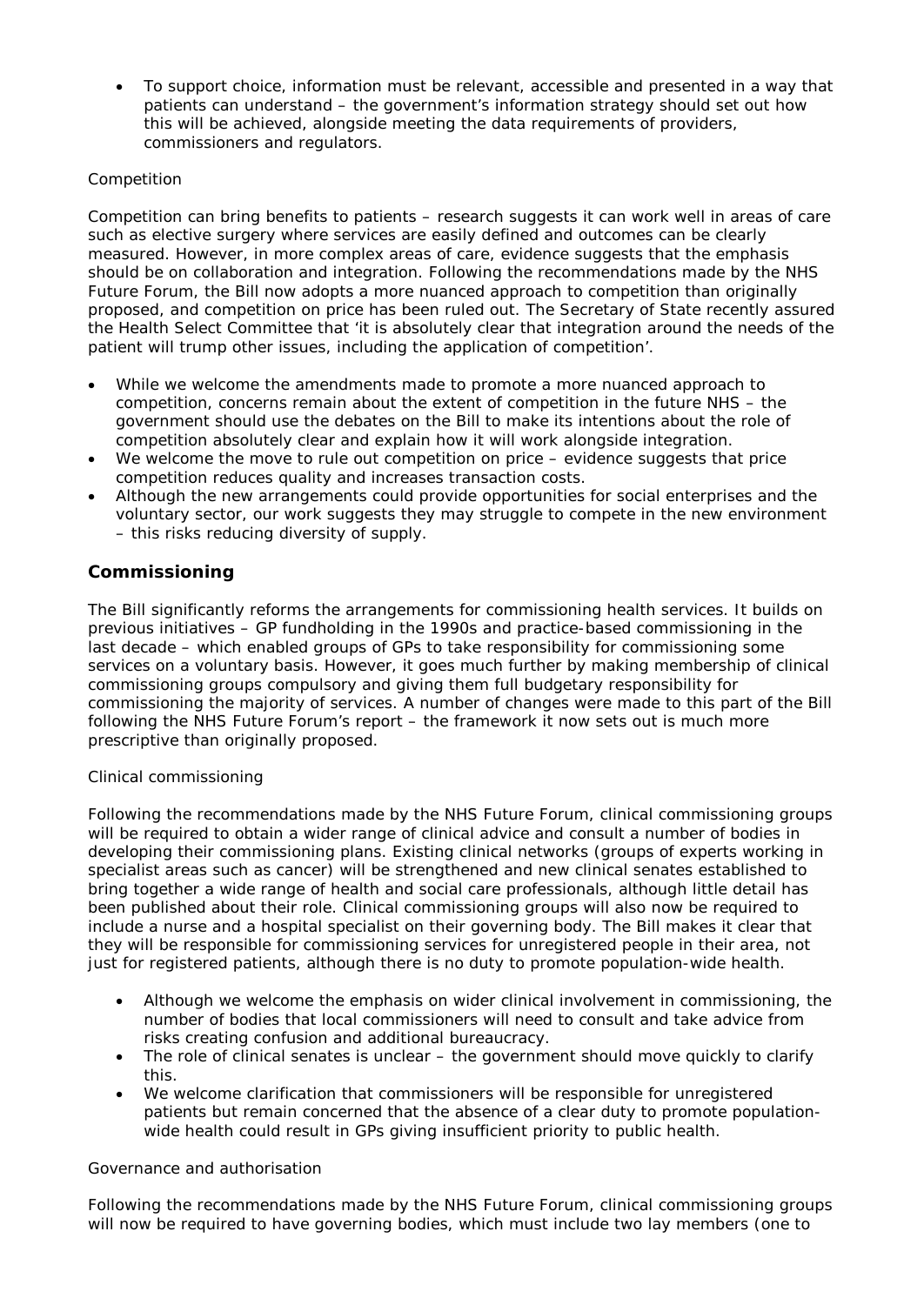champion patient and public involvement and one to lead on governance). Governing bodies must adhere to Nolan principles, meet in public and publish the minutes of meetings. The April 2013 deadline for establishing clinical commissioning groups has been relaxed – they must be established either in full or in shadow form by this date, but will take on their new responsibilities only when they are ready to do so. The government's response to the Future Forum made clear that their boundaries must not now cross those of local authorities unless this can be justified in terms of benefits to patients and integration of health and social care.

- We welcome the more flexible approach to authorising clinical commissioning groups, but it will be important to continue to encourage those that are ready and willing to move quickly in taking on their responsibilities, and for the NHS Commissioning Board to play a strong role in supporting this.
- The response to the government's pathfinder scheme has been very encouraging it will be important to sustain the momentum this has generated and evaluate the lessons learned to inform the roll-out of clinical commissioning groups.
- Aligning boundaries will help to promote health and social care integration, although local authority boundaries do not always reflect patterns of need, so some flexibility should be retained.

#### *Primary care services*

Our independent inquiry into the quality of care in general practice revealed widespread variations in performance and highlighted the opportunity to use the development of clinical commissioning to create a much stronger focus on quality improvement (The King's Fund 2011). However, very little attention has so far been paid to this issue during the debates on the Bill. With experience suggesting that innovation in service delivery often comes from GPs delivering services, there is a potential conflict of interest for GPs as providers and commissioners of services. In response to concerns raised about the 'quality premium,' which will be paid to high-performing clinical commissioning groups, it will focus on quality and outcomes, rather than financial performance, and may take account of progress in reducing health inequalities.

- The NHS Commissioning Board and clinical commissioning groups should work together to improve quality in general practice as a priority – this will be best achieved by supporting locally led initiatives rather than a top-down management approach.
- Clarity is needed about the arrangements for managing potential conflicts of interest for GPs – while these arrangements must provide transparency, they should not act as a barrier to GPs delivering services that benefit patients.
- We welcome clarification that the quality premium will not be based on financial performance and the requirement for clinical commissioning groups to account for how the additional money awarded to them has been spent.

#### **Provider reforms**

The reforms to service providers aim to encourage innovation by granting them more autonomy. This will be achieved by building on the process started by the last government requiring all remaining NHS trusts to become foundation trusts, changing some of the rules governing foundation trusts and revising the failure regime for providers that are financially unsustainable.

#### *Foundation trusts*

The government has relaxed its April 2014 deadline for remaining NHS trusts to become foundation trusts, although the majority will still be expected to meet it. An NHS Trust Development Agency has been established to support NHS trusts in achieving foundation trust status. A number of governance responsibilities will be transferred from Monitor to foundation trust governing bodies, and board meetings will now be held in public. However, in recognition that many governing bodies have struggled to hold their boards to account, Monitor's oversight role has been extended to 2016 to enable governors to develop their capabilities.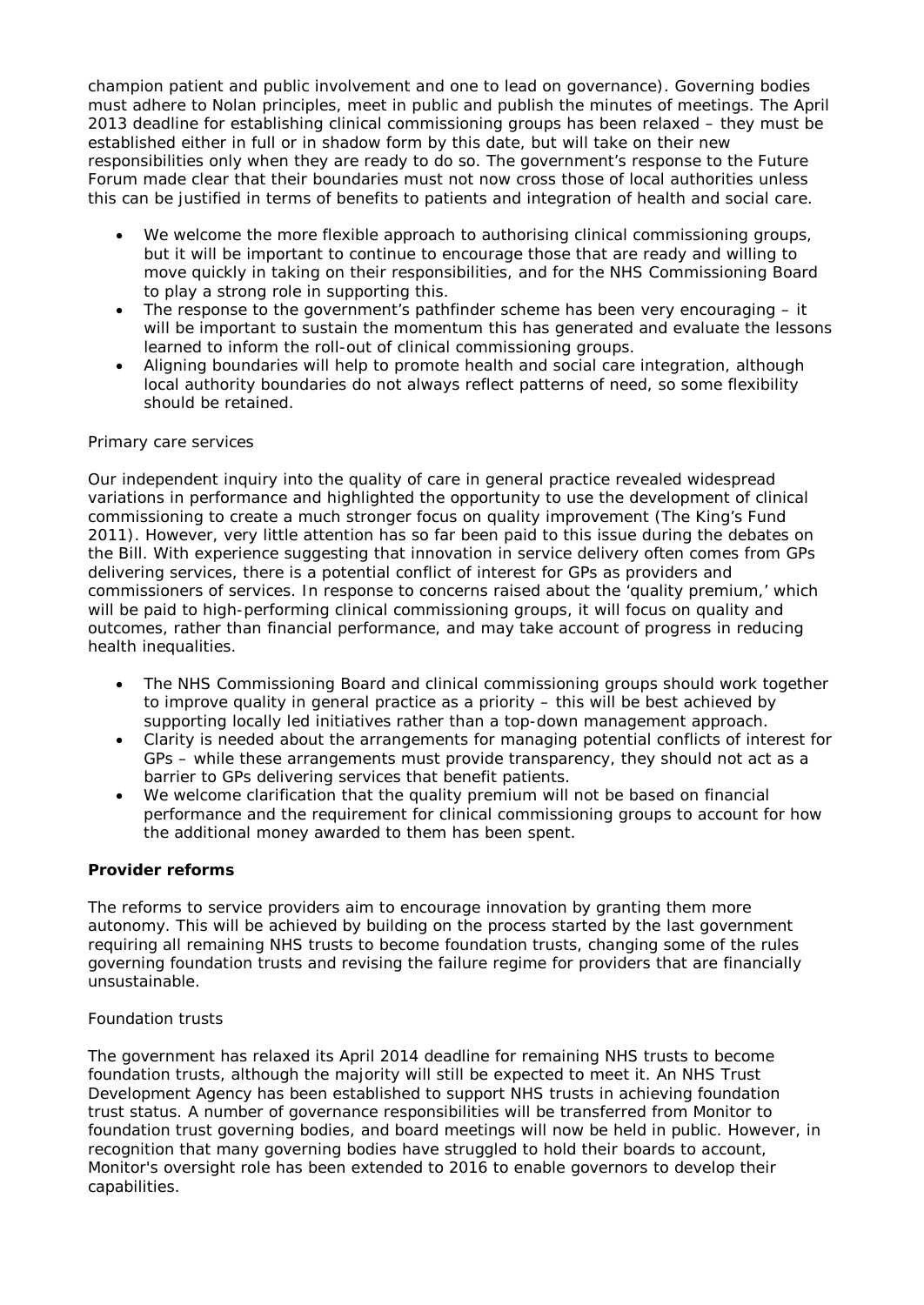- Although the provider reforms have so far received little attention during the debate on the Bill, they are nonetheless very important and will be challenging to deliver in a difficult financial context.
- It is clear that a number of NHS trusts are not financially sustainable and will struggle to achieve foundation trust status – the NHS Trust Development Agency will need to work closely with these trusts to find solutions, including mergers and, in some cases, planned closures of services.
- We welcome the extension of Monitor's oversight of foundation trusts governors should be provided with support to develop their capabilities in the period up to 2016.

#### *The failure regime for providers and continuity of services*

The government tabled a series of amendments at Report stage in the House of Commons to revise the failure regime for providers that are financially unsustainable. The aim is to establish a clearer framework that avoids subsidising inefficient or poor-quality providers, but ensures continuity of essential services. The current failure regime for foundation trusts will be strengthened, and new arrangements will be applied to independent providers. Under the revised arrangements now set out in the Bill, Monitor will be responsible for intervening to support providers before they reach crisis point and commissioners will be involved in identifying services that should be protected once it becomes clear that a provider is unsustainable. Monitor will also be given powers to levy a charge on providers and commissioners to create a standing fund to cover the costs of administration and maintaining access to essential services when providers fail.

- The failure regime must strike a balance between maintaining access to essential services and avoiding subsidising inefficient or poor-quality providers – these proposals arrived late in the parliamentary process and it is not yet clear whether they achieve this.
- These measures are a last resort wherever possible, commissioners and providers should work together to plan service reconfigurations and avoid the need for intervention.
- Clinical and financial failures are often closely linked, so it will be essential for Monitor and the Care Quality Commission to work closely together to identify and resolve problems before they reach crisis point.

#### *Social enterprises*

The provider reform agenda also includes an emphasis on encouraging NHS organisations to become social enterprises and adopt employee ownership models. Our recent report on social enterprise in the health sector found that social enterprises can deliver benefits by reducing bureaucracy, allowing the reinvestment of surpluses and increasing staff engagement (Addicott 2011). However, despite the government's commitment to creating 'the largest social enterprise sector in the world', progress in developing employee ownership models has so far been limited.

- The government should facilitate the provision of more legal, financial and other support to develop and grow the social enterprise sector.
- Some start-ups need to develop more robust business models and NHS commissioners should offer longer-term contracts to enable social enterprise providers to establish themselves in a more competitive environment.
- Simply moving to a new operating model is not enough to deliver the benefits of greater staff engagement – senior managers needed to make specific efforts to engage staff from the outset.

## **Local authorities and the NHS**

The Bill extends the role of local authorities in the health system by creating health and wellbeing boards and giving them responsibility for public health. The aim is to strengthen democratic legitimacy and ensure that commissioning is joined up across the NHS, social care and public health. The interface between clinical commissioning consortia and local authorities will be critical in ensuring that services meet the full range of local population health needs.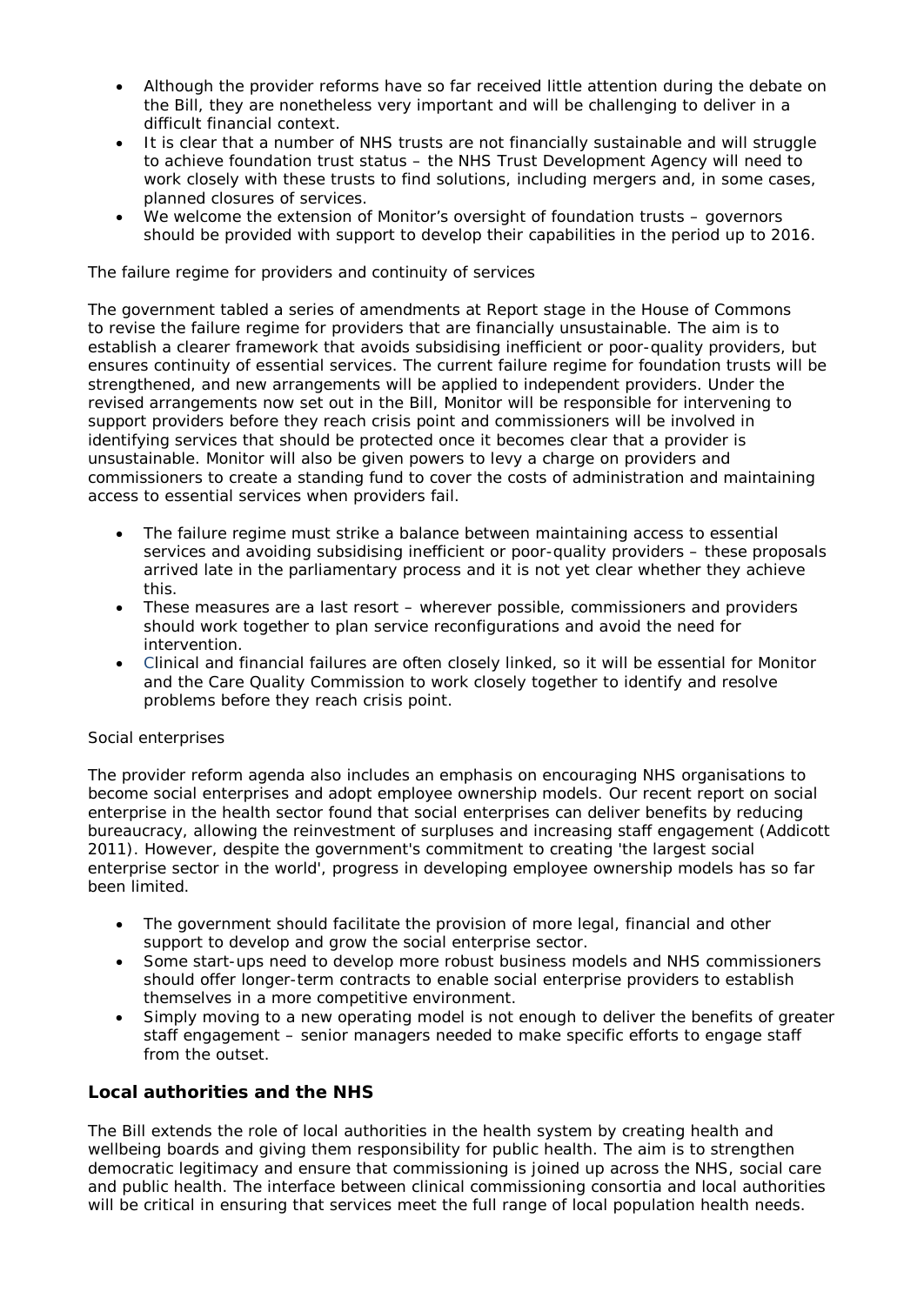#### *Health and wellbeing boards*

Health and wellbeing boards will be responsible for producing joint strategic needs assessments and developing a joint health and wellbeing strategy for their local area. This provides an opportunity to strengthen democratic legitimacy and join up commissioning across the NHS, social care and public health. Following the recommendations made by the NHS Future Forum, their role has been strengthened in a number of ways. They will now be given a stronger role in the development of local commissioning plans, more responsibility for promoting joint commissioning and health and social care integration, and a lead role in local public involvement. They will also be able to refer commissioning plans back to clinical commissioning groups or the NHS Commissioning Board if they are not satisfied the plans take proper account of the local health and wellbeing strategy. A flexible approach will be adopted towards the membership of boards, which will be left to local authority discretion.

- The government's original proposals failed to give health and wellbeing boards sufficient powers to fulfil their remit in joining up local commissioning, so we welcome the enhanced role for them now set out in the Bill.
- Stronger duties to promote health and social care integration are welcome but are only a starting point – the key to achieving this will be strong leadership and cultural change to develop joint working at a local level.
- Legal powers for joint commissioning and pooled budgets have existed for some time but few local authorities have used them – the approach set out in the Bill may therefore not be strong enough.

#### *Public health*

The Bill abolishes the Health Protection Agency, places a duty on the Secretary of State to promote public health, and transfers responsibility for public health to local authorities. This provides an opportunity to improve the co-ordination of public health with other local services. However, the government's public health command paper, published in July, deferred many key decisions, including funding levels, to the autumn. Some changes have been made following the NHS Future Forum's report. Public Health England (PHE), the new national public health service, will now be established as an executive agency of the Department of Health, as a response to concerns that locating it in the Department could have undermined the independence of its advice. Duties on the NHS Commissioning Board and clinical commissioning groups to secure advice from public health professionals have been strengthened and they will also have a role in the new clinical senates.

- The deferral of key decisions about public health adds to the uncertainty created by the wider structural changes in the NHS – the government must move quickly to clarify funding and other arrangements for public health so that local authorities and health bodies can plan their work.
- While the amendments to strengthen the involvement of public health professionals in commissioning are welcome, there is a risk that there will not be sufficient public health capacity to fulfil its various responsibilities.
- We are concerned that making PHE an executive agency may weaken the voice of public health within government – ministers must set out clear arrangements for ensuring that public health is given priority across government.

#### *Health inequalities*

Our review of NHS performance from 1997 to 2010, published in April last year, identified the lack of progress in reducing health inequalities as the most significant health policy failure of the last decade. We therefore welcome the duties on the Secretary of State, NHS Commissioning Board and clinical commissioning groups to have regard to the need to reduce health inequalities, although we note that these are narrowly drawn and do not extend to local authorities. New duties on the NHS Commissioning Board, Monitor and clinical commissioning groups to promote integrated care also place an emphasis on reducing inequalities. However, while the NHS Future Forum's report called for these duties to be 'translated into practical action', the government has not yet set out how this will be achieved. Meanwhile, the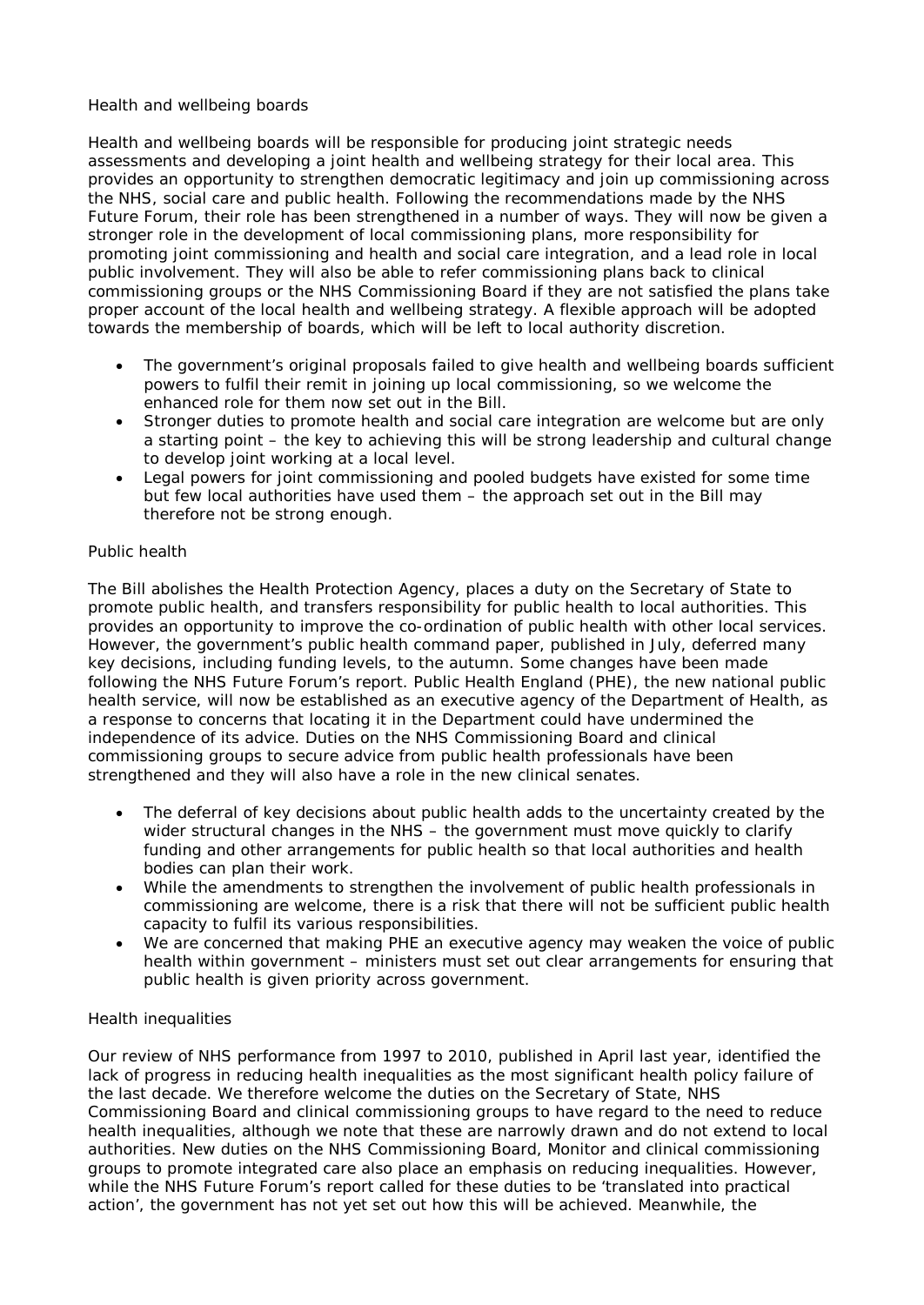weighting given to health inequalities in the formula for allocating NHS funding has been reduced from 15 per cent to 10 per cent.

- While the new duties to reduce health inequalities are welcome, they should be widened to reflect the broader role the NHS plays as a major employer and contributor to the economy, and equivalent duties should be placed on local authorities.
- The government should set out how it intends to use non-legislative levers and incentives to translate the duties in the Bill into practical action and how the NHS will be accountable for progress in reducing health inequalities.
- While the reduction in the weighting for health inequalities in the allocation of NHS funding will be implemented gradually, reducing the impact on local budgets, we are concerned about the signal this sends about NHS priorities.

# **System reform**

The Bill will implement a radical reorganisation of the NHS which aims to devolve responsibility to clinicians, cut management costs and reduce political involvement in the health system. The NHS Commissioning Board will be responsible for the operational management of the NHS, while primary care trusts (PCTs) and strategic health authorities (SHAs) are being abolished. These changes will be implemented alongside a reduction in management costs of 45 per cent. The reforms will be implemented at the same time as the NHS grapples with the need to find productivity improvements of £20 billion by 2015 if it is to cope with rising demand while maintaining quality and avoiding significant cuts to services.

#### *Integration*

Throughout the debate on the reforms, we have argued that integrated care, based on stronger collaboration among professionals and better co-ordination between services, offers the most promising approach to improving patient care and meeting the key future challenge facing the NHS – demographic change and supporting the increasing number of people with long-term conditions. We therefore strongly welcome the Prime Minister's pledge to put integration at the heart of the reforms and the new duties placed on the NHS Commissioning Board, Monitor and clinical commissioning groups to promote it, although it is not clear why the duties are qualified and differ between the different bodies. There are also stronger duties on clinical commissioning groups and health and wellbeing boards to promote integration between health, social care and 'health-related' services such as public health.

- While the Bill provides a useful starting point, changes are needed to wider health policy to ensure that integration is hard-wired throughout the NHS – ministers should outline further steps to promote integrated care.
- Although changes to widen clinical involvement in commissioning will help, a culture change is needed among health professionals who must work more closely together – leading this process must be a top priority for the NHS Commissioning Board.
- We have previously argued for a single outcomes framework for the NHS, public health and social care – given the new emphasis on promoting integration, the current outcomes frameworks should be reviewed and more closely aligned.

## *Structural changes*

Following the NHS Future Forum's report, a number of changes have been made to the timetable for the structural reforms. The abolition of SHAs will now be delayed until April 2013, and the NHS Commissioning Board will now be established in shadow form in October 2011, before taking on its full responsibilities from April 2013. In the meantime, SHAs will retain responsibility for NHS finances and will be slimmed down to four 'clusters'. The PCT clusters currently being formed from the consolidation of PCTs will become local arms of the NHS Commissioning Board and will oversee clinical commissioning groups after April 2013. This leaves a very crowded health environment, with clinical commissioning groups, health and wellbeing boards, SHA clusters (until April 2013), PCT clusters and clinical senates and networks operating at a regional, sub-regional and local level.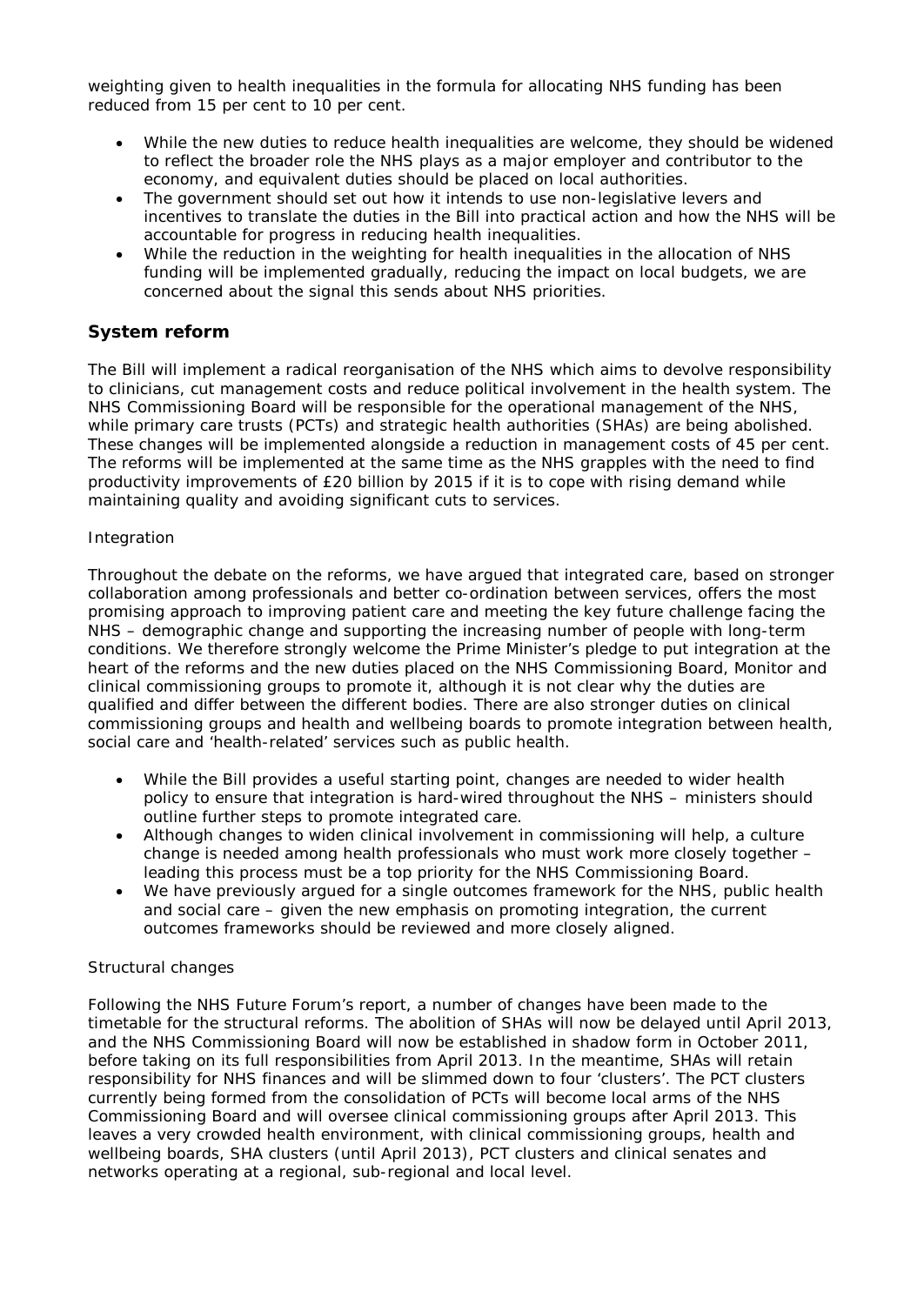- The sheer number of changes being made to the structure of the health system risks creating confusion and additional bureaucracy – the government must set out very clearly how these bodies will operate and work together.
- The NHS Commissioning Board will be very powerful and seems unlikely to be the 'lean and expert' body described in the original White Paper – it will need to ensure that it avoids over-centralisation and encourages locally led innovation.
- The dismantling of PCTs and move to PCT clusters risks breaking up established arrangements for integrating health and social care in some local areas – more flexibility is needed in the arrangements for managing the transition to avoid this.

### *The Nicholson challenge*

Although its budget was protected in the Spending Review, the NHS faces the tightest financial settlement in its history. This will be implemented alongside significant cuts in local government funding, with the risk that the strain on social care services will add to the pressure on the NHS. The key priority therefore remains the need to find up to £20 billion in productivity improvements by 2015 – the so-called 'Nicholson challenge'. Implementing the reforms while maintaining the focus needed to achieve this will be very challenging, and there remains a real risk that NHS performance could be undermined during this crucial period. Highquality leadership and management are essential to implementing the reforms and meeting the financial and operational challenges facing the NHS.

- Delivering on the 'Nicholson challenge' must be the NHS's top priority it is essential to move on from the uncertainty of the last few months so that it can focus on the financial and operational challenges this presents.
- Major reconfigurations of hospital services are essential to meeting the Nicholson challenge – we remain concerned about the lack of strategic responsibility for driving forward hospital reconfigurations across geographical areas, while there is a pressing need to improve the decision-making process, which is complex and bureaucratic.
- While we welcome the government's recognition of the importance of leadership and management, ministers should stop denigrating NHS managers as 'bureaucrats' and the target to cut the number of managers by 45 per cent should be re-visited.

## **Conclusion**

Despite the headlines generated by the reforms, the key priority for the NHS remains the need to find £20 billion in productivity improvements to maintain quality and avoid significant cuts to services. The uncertainty of the last few months has caused instability at a time when the NHS faces significant financial and operational difficulties. While the changes made following the NHS Future Forum's report have improved the Bill, a number of areas need further clarification – the Bill's passage through the House of Lords provides an opportunity to address these issues and provide the direction the NHS needs to navigate the challenging times ahead.

#### **References**

Addicott (2011). *Social Enterprise in Health Care: Promoting organisational autonomy and staff engagement*, London: The King's Fund. Available at: [www.kingsfund.org.uk/publications/social\\_enterprise\\_in.html](http://www.kingsfund.org.uk/publications/social_enterprise_in.html)

Coulter A, Collins A (2011). *Making Shared Decision-making a Reality: No decision about me, without me*. London: The King's Fund. Available at: [www.kingsfund.org.uk/publications/nhs\\_decisionmaking.html](http://www.kingsfund.org.uk/publications/nhs_decisionmaking.html)

Imison C (2011). *Reconfiguring Hospital Services*. Briefing [online] The King's Fund website. Available at: www.kingsfund.org.uk/publications/articles/nhs\_reconfiguration.html

The King's Fund (2011). *Improving the Quality of Care in General Practice: Report of an independent inquiry commissioned by The King's Fund.* London: The King's Fund. Available at: [www.kingsfund.org.uk/publications/gp\\_inquiry\\_report.html](http://www.kingsfund.org.uk/publications/gp_inquiry_report.html)